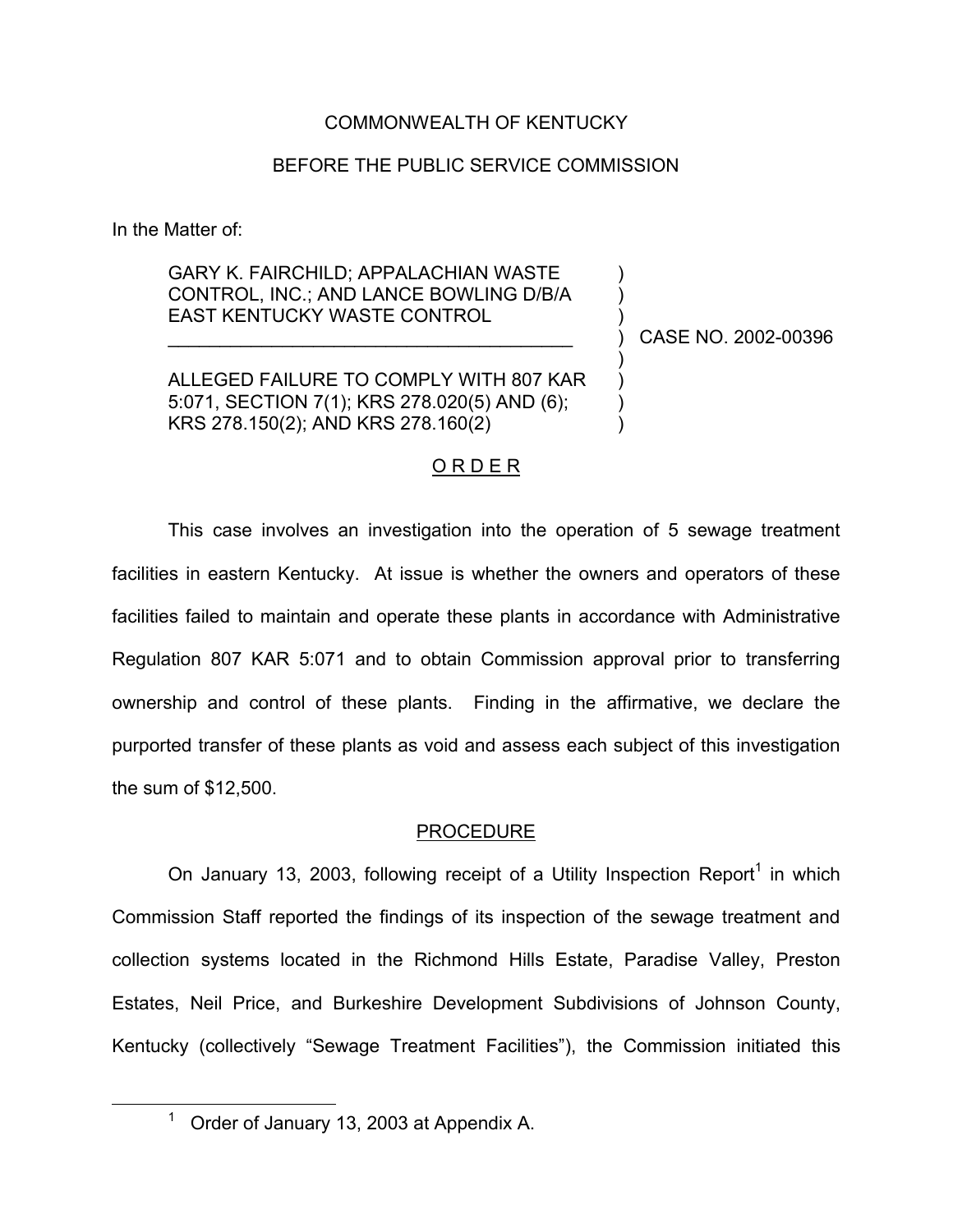proceeding. Commission Staff found conditions at each of the Sewage Treatment Facilities that were inconsistent with accepted engineering practice and constituted a violation of Administrative Regulation 807 KAR 5:071, Section 3. Commission Staff further reported that Appalachian Waste Control, Inc. ("Appalachian Waste Control") had apparently transferred the ownership and control of each of the Sewage Treatment Facilities to Lance Bowling, who was operating them under the name "East Kentucky Waste Control."

In our Order of January 13, 2003, we found prima facie evidence that an unauthorized transfer of control and ownership of the Sewage Treatment Facilities had occurred and that the Sewage Treatment Facilities were not being operated in accordance with Administrative Regulation 807 KAR 5:071, Section 3. We directed Appalachian Waste Control, its sole shareholder Keith Fairchild, and Lance Bowling ("Respondents") to show cause why they should not be penalized for alleged violations of KRS 278.020 and Administrative Regulation 807 KAR 5:071.<sup>2</sup> None responded in writing to the Commission's Order.

On March 28, 2003, Commission Staff held a conference with the subjects of this investigation. $3$  Following the conference, Commission Staff, on August 4, 2003, issued

 $2$  In our Order of January 13, 2003, we further noted the existence of prima facie evidence that Appalachian Waste Control had failed to pay its annual assessment for the maintenance of the Commission as KRS 278.150(2) requires. This assessment became due and payable on July 31, 2002. We directed the subjects of this investigation to show cause why they should not be penalized for a violation of KRS 278.150. Following the issuance of this Order, the assessment was paid. Accordingly, the Commission finds that, as to the alleged violation of KRS 278.150(2), the matter is closed.

Lance Bowling and Keith Fairchild attended this conference. Mr. Fairchild appears to have attended in his individual capacity and as a representative of Appalachian Waste Control.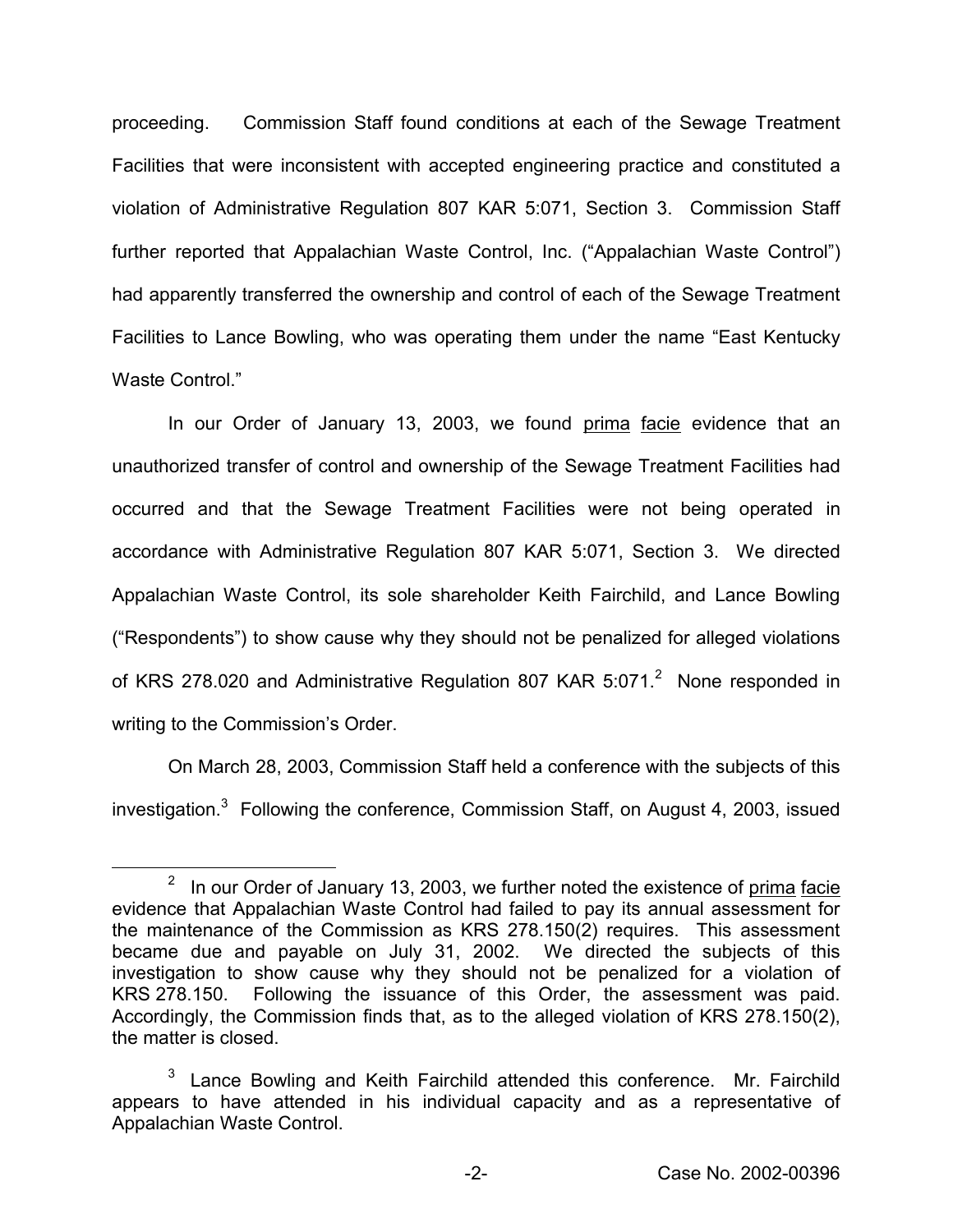a request for information to Lance Bowling d/b/a East Kentucky Waste Control. Mr. Bowling responded to this request on August 26, 2003.

Based upon this response, the Commission, on October 28, 2003, found prima facie evidence that the Respondents were assessing rates to the customers of the Sewage Treatment Facilities that were not published with the Commission in violation of KRS 278.160. We directed them to show cause why they should not be penalized for this violation. None responded in writing to this Order. $4$ 

On June 14, 2004, the Commission directed the Respondents to respond to our Orders of January 13, 2003 and October 28, 2003 and, if they desired a hearing, to request a hearing on the allegations contained in those Orders. We further directed that if no written request for hearing was received by June 30, 2004, this case would stand submitted for decision. None of the Respondents submitted a written response or request for hearing.

# FINDINGS OF FACT

Having reviewed the evidence of record and being otherwise sufficiently advised, the Commission finds that:

1. Appalachian Waste Control, Inc. is a corporation that was organized pursuant to KRS Chapter 271A in 1988.<sup>5</sup>

<sup>4</sup> On December 31, 2003, Lance Bowling submitted a schedule of rates for sewer service that the Burkeshire Development Subdivision provides. The Commission subsequently accepted this rate schedule. See Case No. 2003-00507, Application of East Kentucky Waste Control for a Certificate of Public Convenience and Necessity for Initial Operations With Tariff (Ky. PSC Jan. 16, 2004). As this action resolved allegations involving the assessment of unpublished rates, the Commission finds the matter with respect to those allegations is closed.

<sup>5</sup> See http://apps.sos.ky.gov/business/obdb/(xauhlwfwoz02iq45vmsknczz)/sho wentity.aspx?id=0239201&ct=09&cs=99999 (last visited Jan. 4, 2007).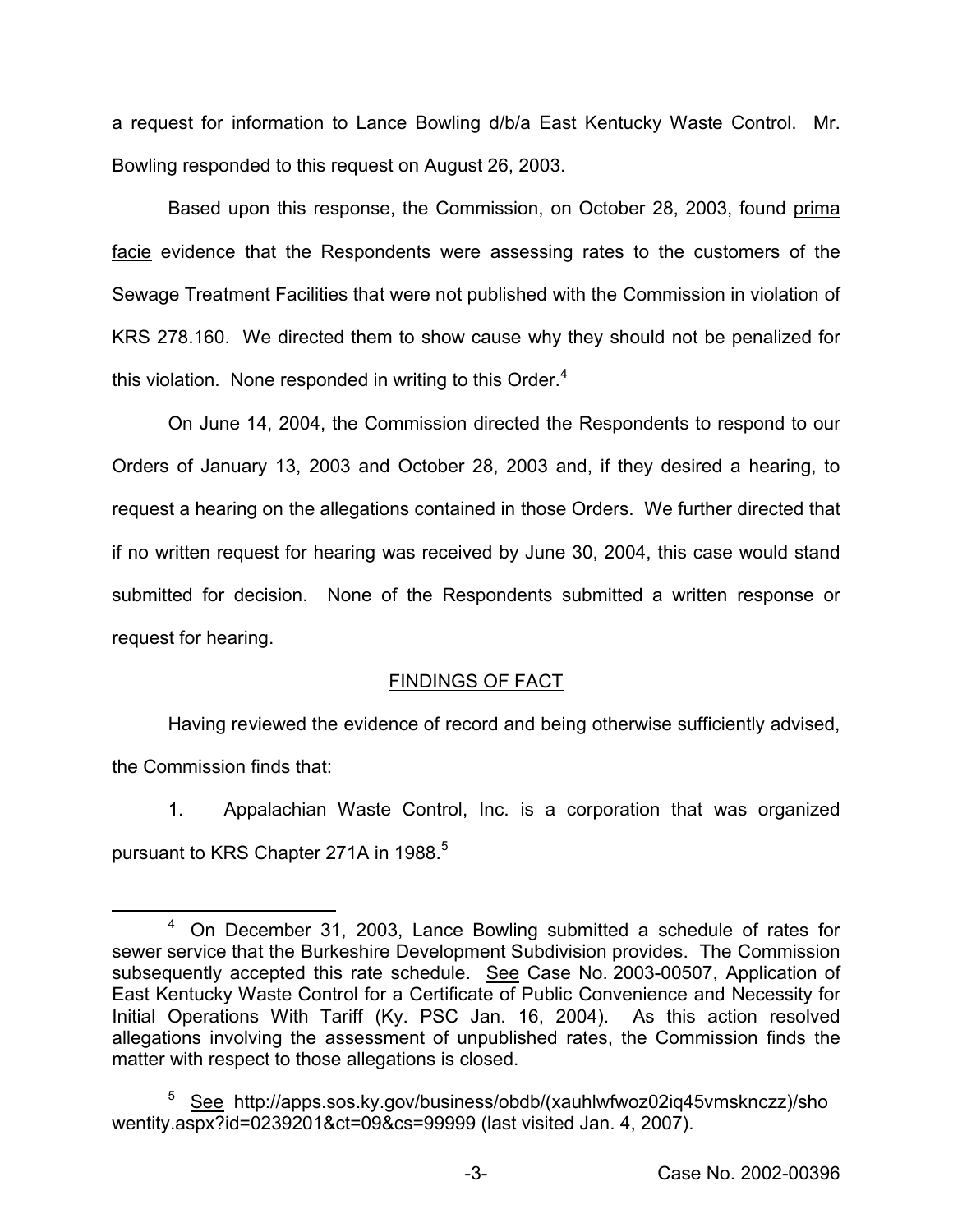2. Keith Fairchild of Hagar Hill, Kentucky, is the registered agent for Appalachian Waste Control.<sup>6</sup>

3. Keith Fairchild is an incorporator and initial director of Appalachian Waste Control.<sup>7</sup>

4. Mr. Fairchild is currently the owner and sole shareholder of Appalachian Waste Control.

5. The Kentucky Secretary of State administratively dissolved Appalachian Waste Control on November 3, 1998 for failure to file its annual report.<sup>8</sup>

6. Appalachian Waste Control owns sewage collection and treatment facilities that are located in the Richmond Hills Estate Subdivision of Johnson County, Kentucky and that serve approximately 18 customers for compensation. It acquired ownership of these facilities in 1991.<sup>9</sup>

7. Appalachian Waste Control owns sewage collection and treatment facilities that are located in the Paradise Valley Subdivision of Johnson County,

 $6$  Id.

 $^7$  Id.

<sup>&</sup>lt;sup>8</sup> See http://apps.sos.ky.gov/corpscans/01/0239201-09-99999-19981103-ADS-736790-PU.pdf (last visited Jan. 7, 2007).

<sup>&</sup>lt;sup>9</sup> Case No. 10141, The Application of Appalachian Waste Control, Inc. for Authority to Acquire and Operate the Sewage Treatment Plant Located at the Richmond Hills Estate Subdivision, Johnson County, Kentucky and For Approval of Rates Therefore (Ky. PSC July 9, 1991).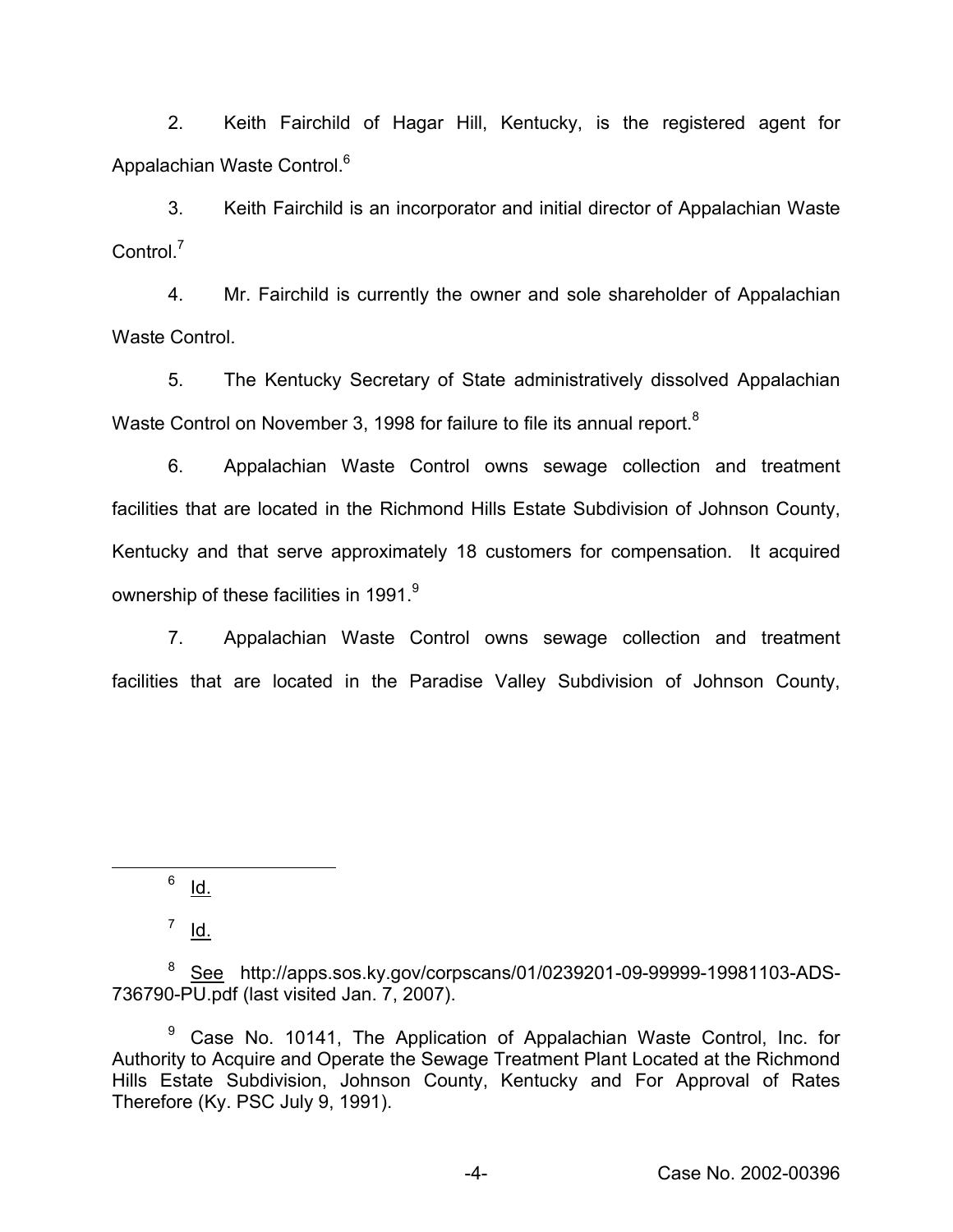Kentucky and that serve approximately 16 customers for compensation. It acquired ownership of these facilities in 1989.<sup>10</sup>

8. Appalachian Waste Control owns sewage collection and treatment facilities that are located in the Preston Estates Subdivision of Johnson County, Kentucky and that serve approximately 22 customers for compensation. It acquired ownership of these facilities in 1993.<sup>11</sup>

9. Appalachian Waste Control owns sewage collection and treatment facilities that are located in the Neil Price Subdivision of Johnson County, Kentucky and that serve approximately 6 customers for compensation. It acquired ownership of these facilities in 1993 $12$ 

10. Appalachian Waste Control owns sewage collection and treatment facilities that are located in the Burkeshire Development Subdivision of Johnson County, Kentucky and that serve approximately 11 customers for compensation.<sup>13</sup>

11. On or about September 26, 2002, Commission Staff inspected the Sewage Treatment Facilities. During the course of this inspection, Lance Bowling informed Commission Staff that he owned and operated the Sewage Treatment Facilities under the name "East Kentucky Waste Control."

<sup>&</sup>lt;sup>10</sup> Case No. 1989-00064, The Application For Transfer of Paradise Valley Sewage Treatment Plant, Inc. to Appalachian Waste Control, Inc. (Ky. PSC Sep. 19, 1989).

<sup>&</sup>lt;sup>11</sup> Case No. 1992-00551, The Application of Woodland-Preston Enterprises, Inc. for Approval to Transfer Appalachian Waste Control, Inc. (Ky. PSC Apr. 8, 1993).

<sup>&</sup>lt;sup>12</sup> Case No. 2003-00016, Application of Price Estates for Approval to Transfer to Appalachian Waste Control (Ky. PSC Mar. 15, 1989).

 $13$  See infra notes 21 and 22 and accompanying text.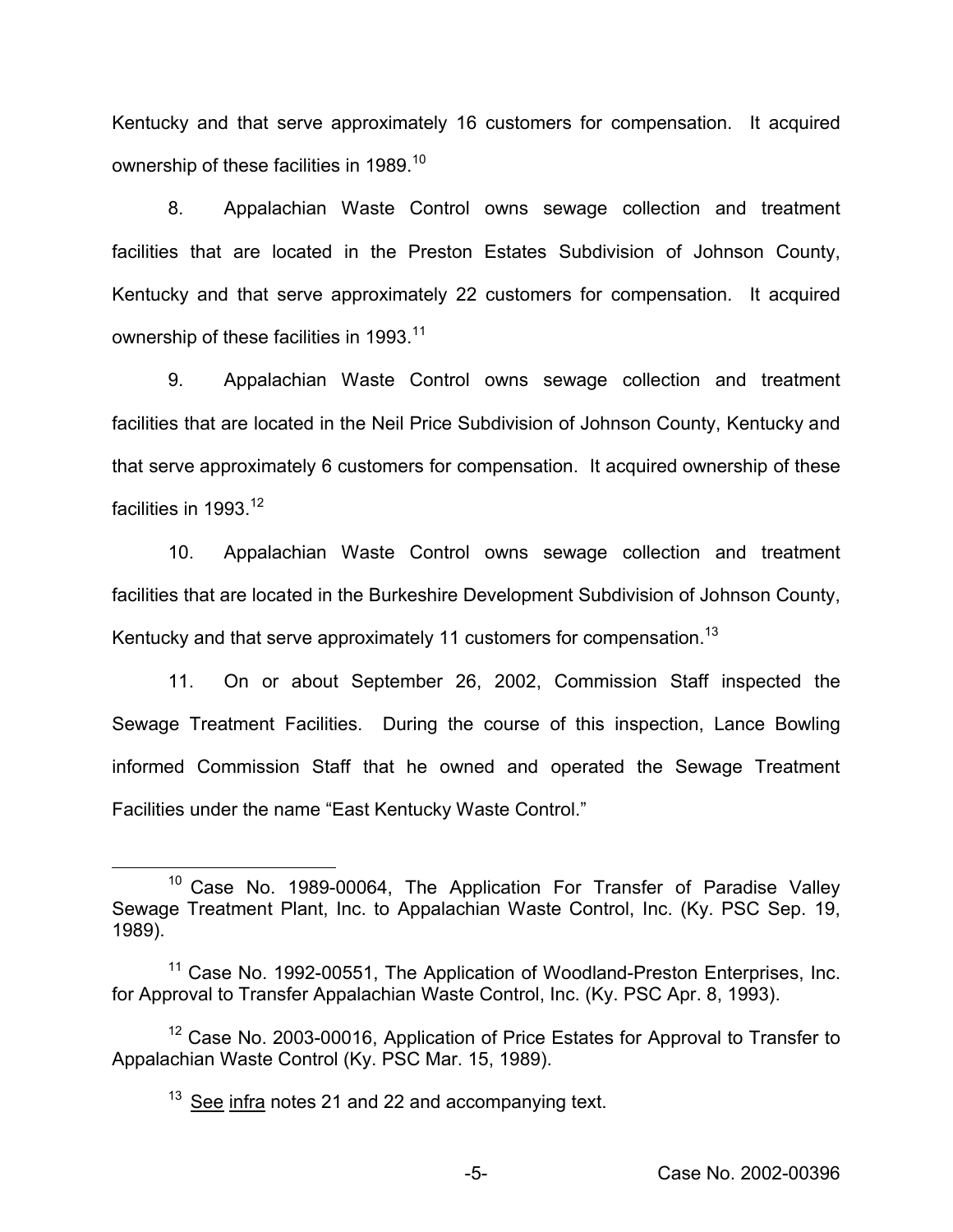12. The records of the Office of Secretary of State do not list any Kentucky corporation known as or doing business as "East Kentucky Waste Control" or any foreign corporation known as "East Kentucky Waste Control" authorized to transact business in Kentucky.

13. On March 28, 2003, Keith Fairchild and Lance Bowling attended a conference with Commission Staff at the Commission's offices in Frankfort, Kentucky, regarding the Sewage Treatment Facilities. During the conference, Keith Fairchild admitted that he transferred control of the Sewage Treatment Facilities to Lance Bowling, but did not state the manner in which transfer of control had been made. During the same conference, Mr. Bowling acknowledged that he had acquired ownership and control of the Sewage Treatment Facilities and was currently operating them under the name "East Kentucky Waste Control."<sup>14</sup>

14. On April 30, 2003, Keith Fairchild executed a written statement to the Commission in which he acknowledged that he transferred control of the Sewage Treatment Facilities to Lance Bowling.

15. On May 3, 2003, Lance Bowling executed a written statement to the Commission in which he acknowledged that he had acquired ownership and control of the Sewage Treatment Facilities and was currently operating them under the name "East Kentucky Waste Control."

<sup>14</sup> Memorandum from Dale Wright, Public Service Commission Staff Attorney, to Case File (April 22, 2003).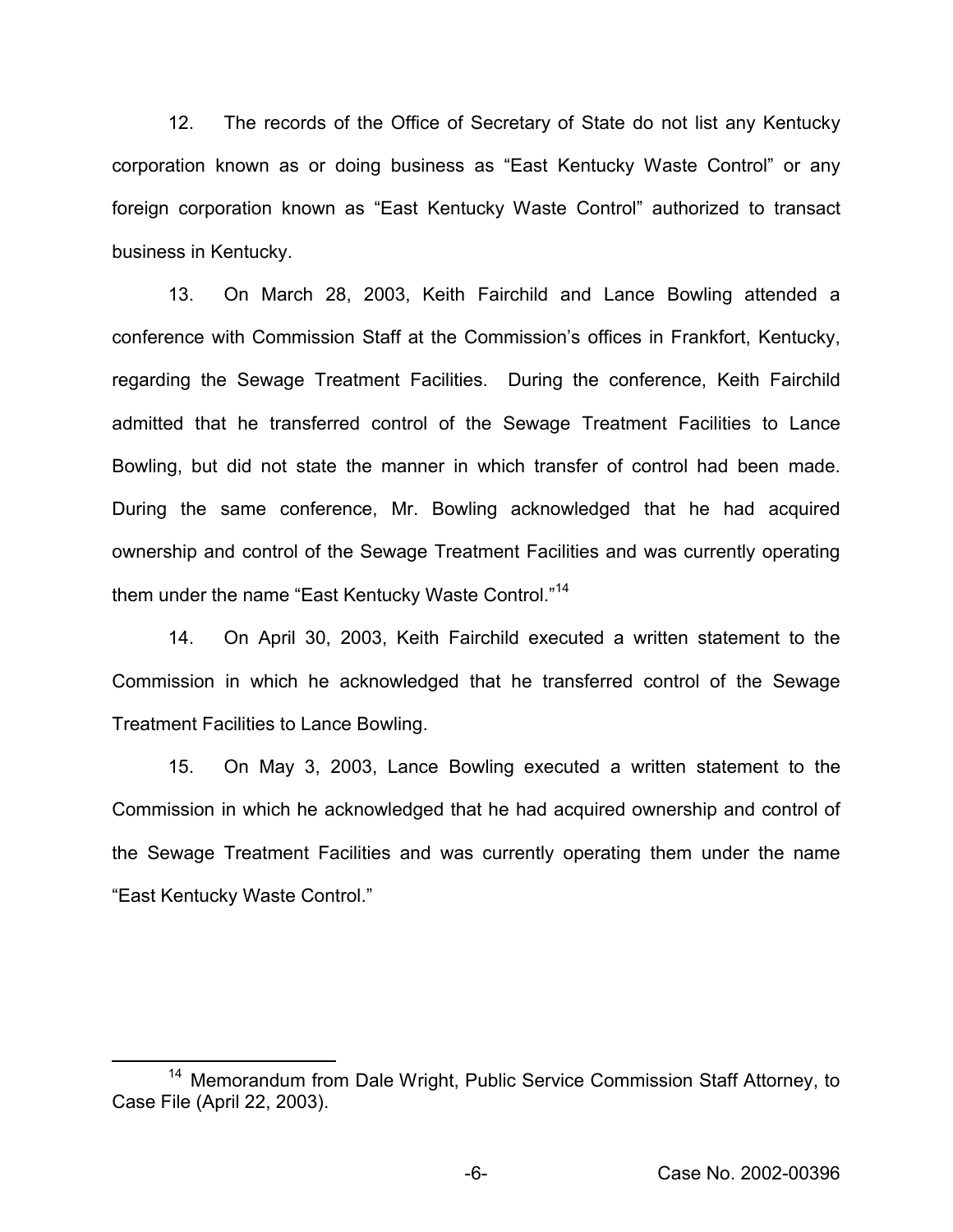16. On March 14, 2005, Lance Bowling executed an agreement with Larry Stambaugh in which he purports to transfer and convey "complete and total ownership" of the Sewage Treatment Facilities.<sup>15</sup>

17. On March 23, 2005, Keith Fairchild, Lance Bowling doing business as "East Kentucky Waste Control," and Larry Stambaugh petitioned for Commission approval of the transfer of ownership and control of the Sewage Treatment Facilities from Mr. Bowling to Mr. Stambaugh. In this Petition, which Mr. Bowling and Mr. Fairchild made under oath, Messrs. Bowling and Fairchild stated that Mr. Bowling was the current owner of the Sewage Treatment Facilities.<sup>16</sup>

18. The United States Environmental Protection Agency lists Lance Bowling and East Kentucky Waste Control as the "Contact/Owner" on the National Pollutant Discharge Elimination System ("NPDES") water discharge permit (No. KY0080047) for the Preston Estates Subdivision Sewage Treatment Facility.<sup>17</sup>

19. The United States Environmental Protection Agency lists Lance Bowling and East Kentucky Waste Control as the "Contact/Owner" on the NPDES water

<sup>&</sup>lt;sup>15</sup> See Case No. 2005-00123, The Joint Petition of Keith Fairchild, Appalachian Waste Control, Inc., Lance Bowling, East Kentucky Waste Control (DBA) and Larry Stambaugh and The Purchase of Certain Residential Sewer Lease Currently Operated by Appalachian Waste Control, Inc., Joint Petition, Exhibit A (filed Mar. 23, 2005).

<sup>&</sup>lt;sup>16</sup> Case No. 2005-00123, Joint Petition at 1. Mr. Stambaugh subsequently withdrew his petition. See Joint Petition of Keith Fairchild et al., Case No. 2005-00123 (Nov. 3, 2005).

<sup>&</sup>lt;sup>17</sup> See http://oaspub.epa.gov/enviro/fii\_query\_dtl.disp\_program\_facility?pgm\_sys id in=KY0080047&pgm sys acrnm in=PCS (last visited Jan. 7, 2007).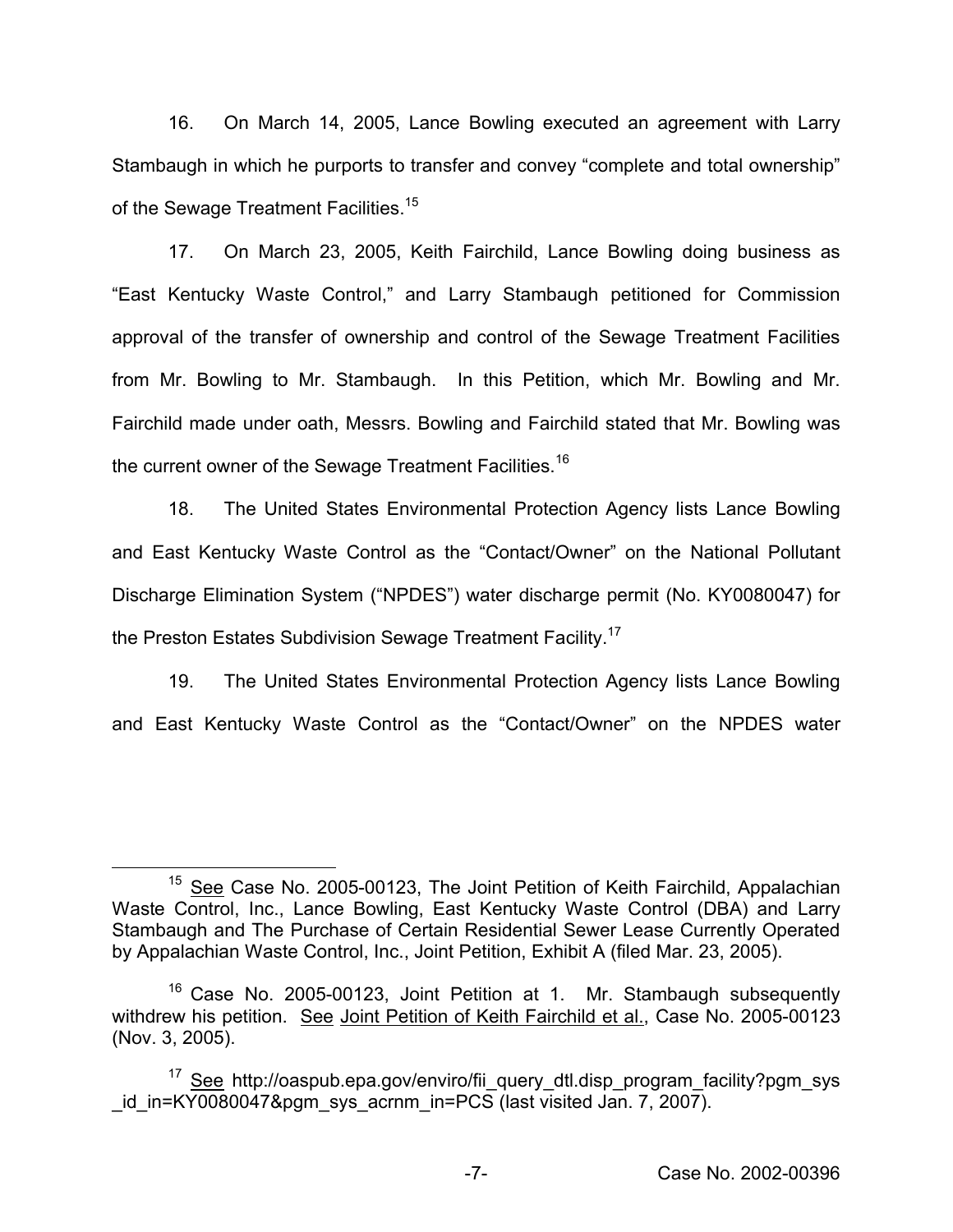discharge permit (No. KY0097225) for the Neal Price Subdivision Sewage Treatment Facility.<sup>18</sup>

20. The United States Environmental Protection Agency lists Lance Bowling and East Kentucky Waste Control as the "Contact/Owner" on the NPDES water discharge permit (No. KY0076686) for the Paradise Valley Subdivision Sewage Treatment Facility.19

21. The United States Environmental Protection Agency lists Lance Bowling and East Kentucky Waste Control as the "Contact/Owner" on the NPDES water discharge permit (No. KY0093823) for the Richmond Hills Subdivision Sewage Treatment Facility.<sup>20</sup>

22. The United States Environmental Protection Agency and the Kentucky Natural Resources and Environmental Protection Cabinet issued a NPDES water discharge permit (No. KY0102687) to Appalachian Waste Control on October 6, 1998.<sup>21</sup>

23. The United States Environmental Protection Agency currently lists Lance Bowling and East Kentucky Waste Control as the "Contact/Owner" on the NPDES water

<sup>&</sup>lt;sup>18</sup> See http://oaspub.epa.gov/enviro/fii query dtl.disp\_program\_facility?pgm\_sys id in=KY0097225&pgm\_sys\_acrnm\_in=PCS (last visited Jan. 7, 2007).

<sup>&</sup>lt;sup>19</sup> See http://oaspub.epa.gov/enviro/fii\_query\_dtl.disp\_program\_facility?pgm\_sys id in=KY0076686&pgm sys acrnm in=PCS (last visited Jan. 7, 2007).

<sup>&</sup>lt;sup>20</sup> See http://oaspub.epa.gov/enviro/fii\_query\_dtl.disp\_program\_facility?pgm\_sys id in=KY0093823&pgm\_sys\_acrnm\_in=PCS (last visited Jan. 7, 2007).

<sup>&</sup>lt;sup>21</sup> See http://oaspub.epa.gov/enviro/pcs\_det\_reports.pcs\_tst?npdesid=KY01026 87&npvalue=1&npvalue=2&npvalue=3&npvalue=4&npvalue=5&npvalue=6&rvalue=13& npvalue=7&npvalue=8&npvalue=10&npvalue=11&npvalue=12 (last visited January 12, 2007.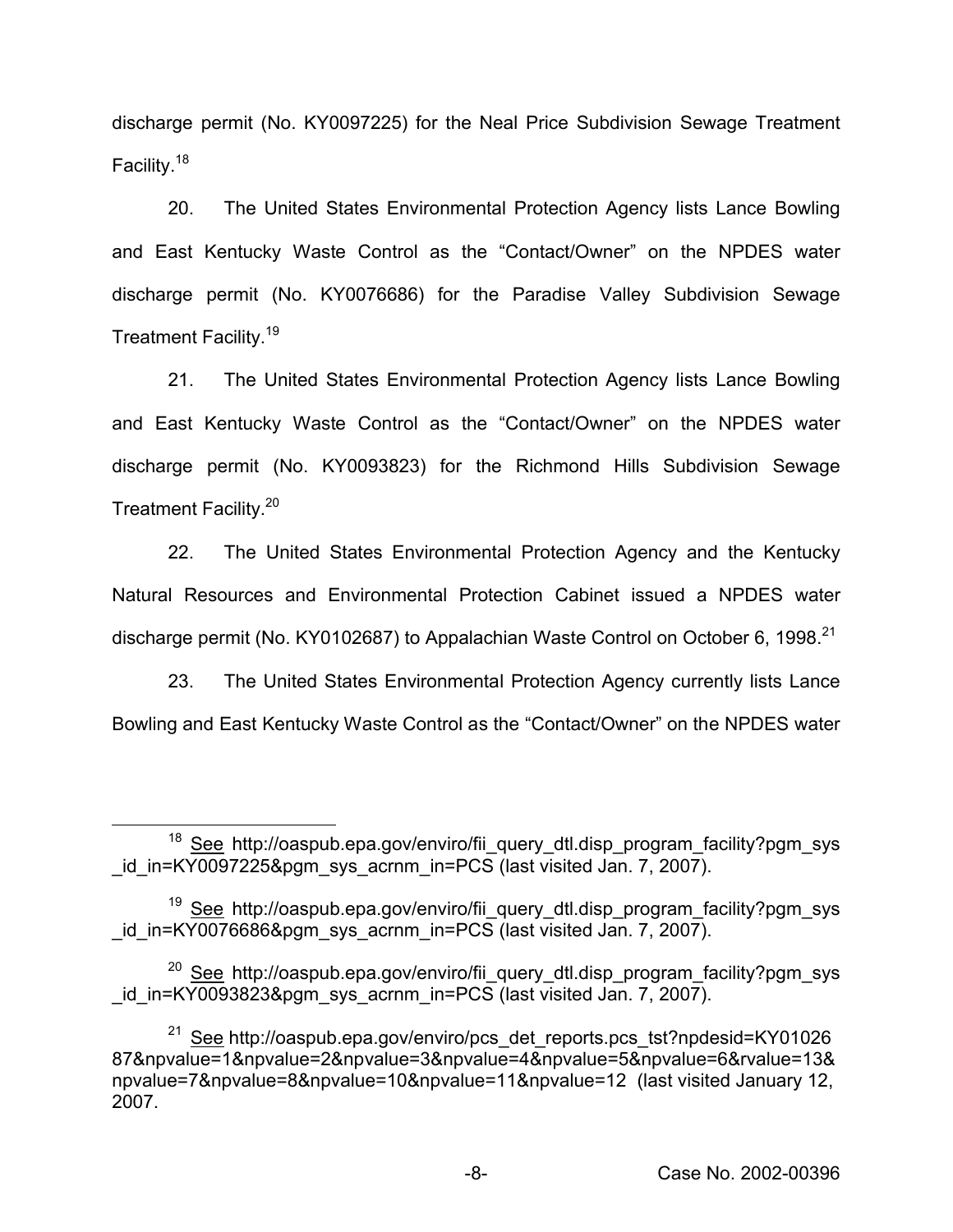discharge permit (No. KY0102687) for the Burkeshire Development Sewage Treatment Facility.<sup>22</sup>

24. On or before September 26, 2002, Appalachian Waste Control transferred ownership and control of the Sewage Treatment Facilities to Lance Bowling. Neither Appalachian Waste Control nor Mr. Bowling obtained Commission approval of the proposed transfer.

25. As Appalachian Waste Control's sole shareholder, Keith Fairchild aided and abetted the transfer of ownership and control of the Sewage Treatment Facilities to Lance Bowling without Commission approval.

26. On or about September 26, 2002, Lance Bowling operated and managed the Sewage Treatment Facilities.

27. On or about September 26, 2002, the following conditions existed at the Preston Estates Subdivision sewage treatment facilities:

a. The sewage treatment plant's bar screen was clogged with debris and required a cleaning.

b. The sewage treatment plant's diffusers were not operational.

c. The sewage treatment plant had several leaks in its air hoses.

d. The sewage treatment plant's clarifier contained a large amount of

solids.

 $22$  Id. On February 23, 2002, Mr. Bowling executed a "Change in Ownership Certification" in which he certified that he had assumed ownership of the Burkeshire Development Sewage Treatment Facility from Appalachian Waste Control. See Change in Ownership Certification, Form DEP 7032-CO (Feb. 23, 2002) (on file with Division of Water, Department of Environmental Protection, Environmental and Public Protection Cabinet).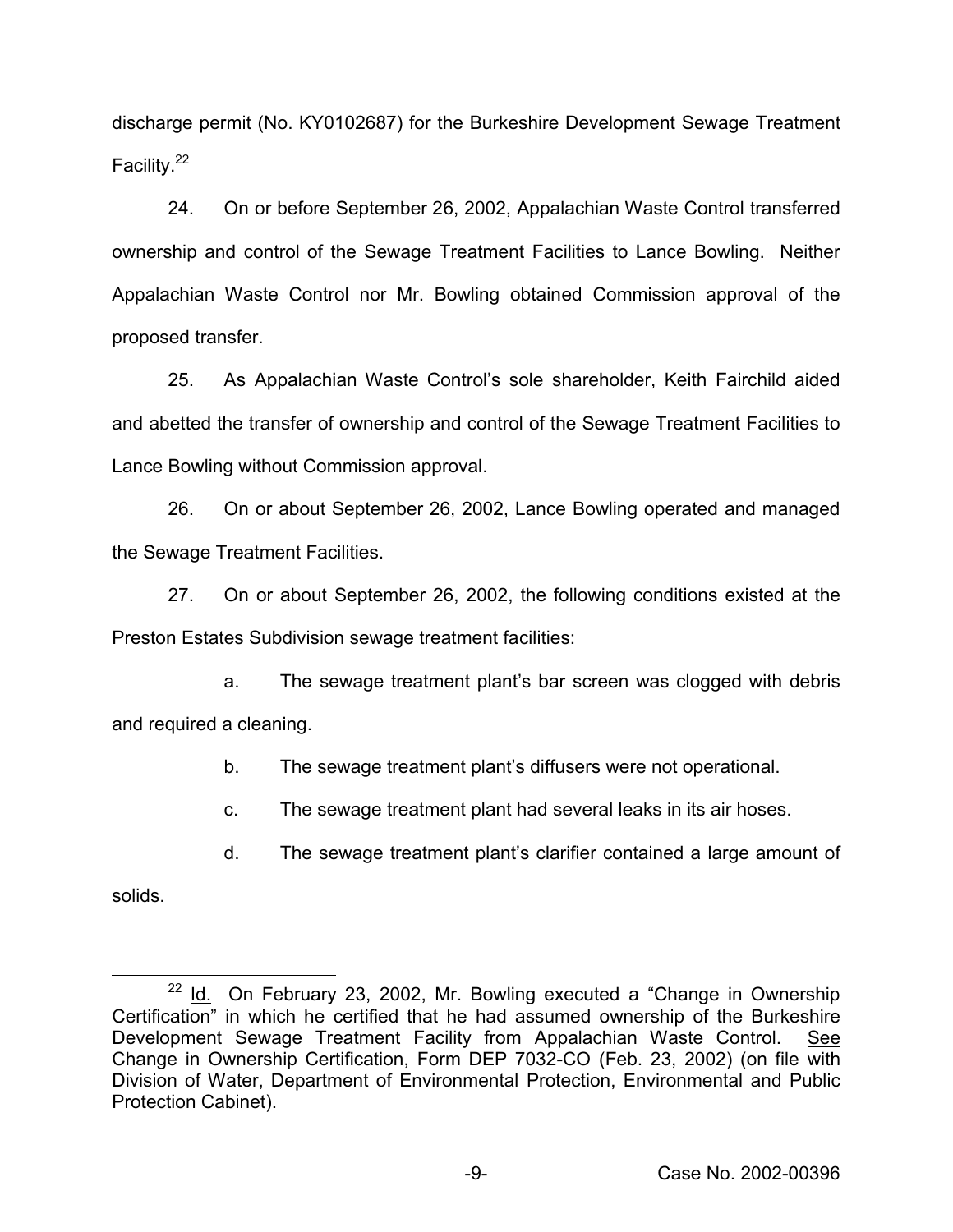e. The sewage treatment plant's sludge recirculator system was not functioning.

f. The sewage treatment plant's skimmer was not functioning.

g. The sewage treatment plant lacked a backup blower or motor unit to ensure the continuity of service in the event that the operating blower failed.

28. On or about September 26, 2002, the following conditions existed at the Paradise Valley Subdivision sewage treatment facilities:

a. The sewage treatment plant's grating was not secured and posed a security and safety risk.

b. The sewage treatment plant had several leaks in its air hoses.

c. The water in the sewage treatment plant had a dark color, appeared septic, and emitted a bad odor. These conditions indicated that lack of adequate air injection in the treatment process.

d. The sewage treatment plant lacked a backup blower or motor unit to ensure the continuity of service in the event that the operating blower failed.

29. On or about September 26, 2002, the following conditions existed at the Neil Price Subdivision sewage treatment facilities:

a. The fencing surrounding the sewage treatment plant was inadequate and posed a security and safety risk.

b. Some electrical connections were exposed and present potential safety risks.

c. The sewage treatment plant lacked a backup blower or motor unit to ensure the continuity of service in the event that the operating blower failed.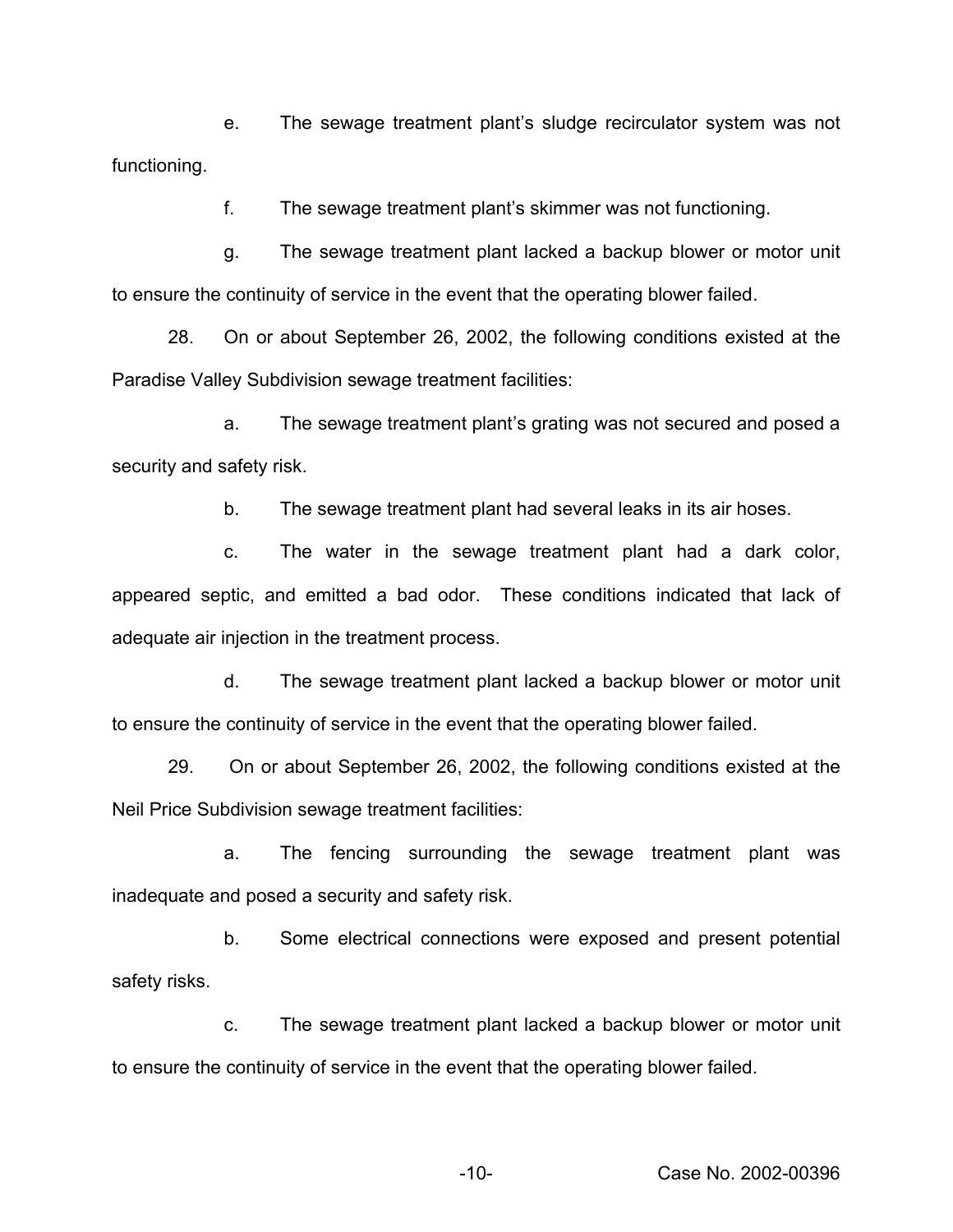30. On or about September 26, 2002, the following conditions existed at the Richmond Hill Estates Subdivision sewage treatment facilities:

a. The sewage treatment plant's clarifier contained a large amount of solids.

b. The sewage treatment plant's Weir had an excessive amount of sludge and required cleaning.

c. The sewage treatment plant's diffusers were not operational.

d. The sewage treatment plant lacked a backup blower or motor unit to ensure the continuity of service in the event that the operating blower failed.

e. The sewage treatment plant's sludge recirculator system was not functioning.

f. The sewage treatment plant's skimmer was not functioning.

31. On or about September 26, 2002, the following conditions existed at the Burkeshire Development Subdivision sewage treatment facilities:

a. The sewage treatment plant's bar screen was clogged with debris and required a cleaning.

b. The sewage treatment plant's clarifier contained a large amount of solids and other debris.

32. The conditions set forth in Findings Paragraphs 27 through 31 are inconsistent with and contrary to accepted engineering practice.

# CONCLUSIONS OF LAW

Based upon these findings, the Commission makes the following conclusions of law: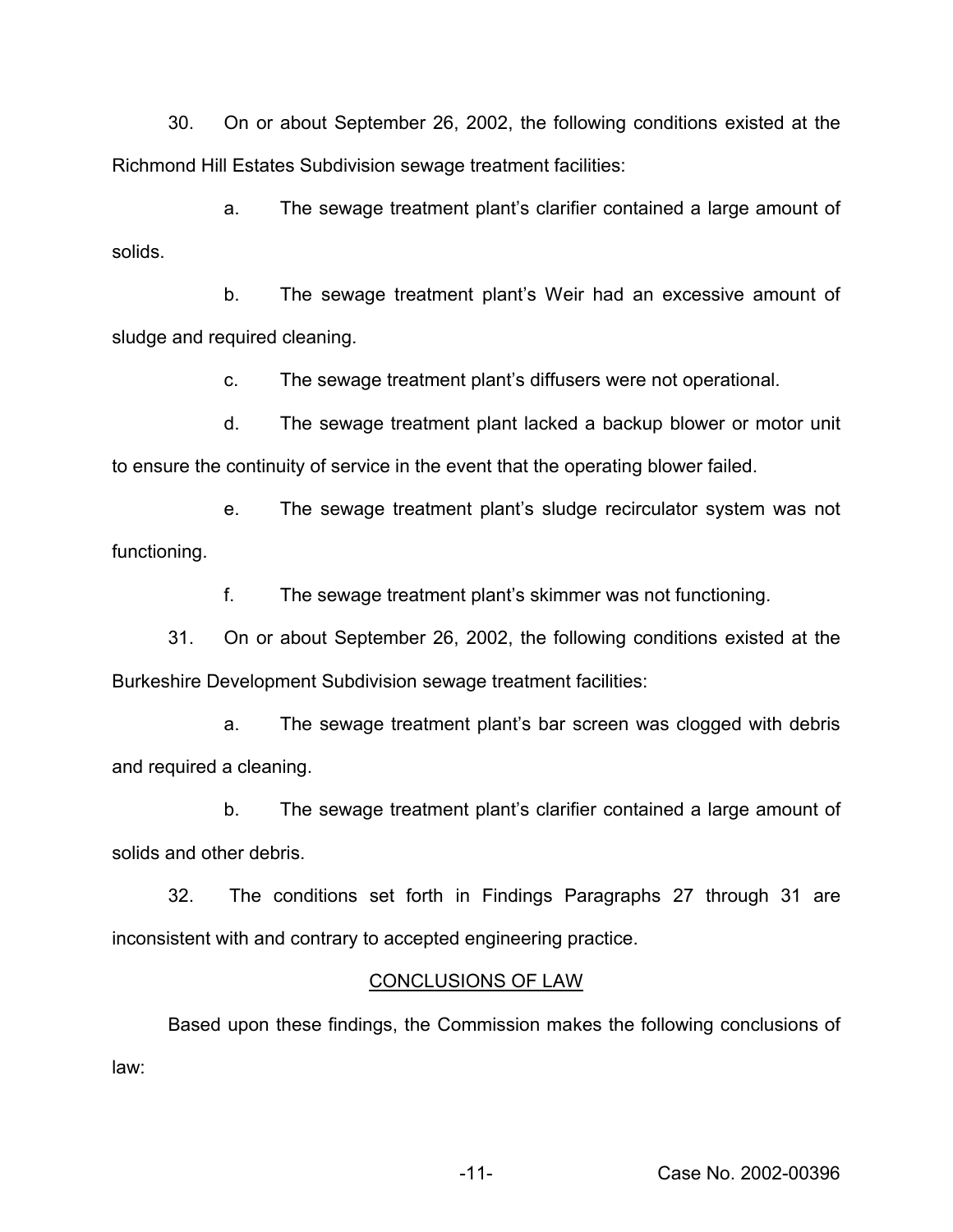1. Appalachian Waste Control is a utility subject to Commission jurisdiction.<sup>23</sup>

2. Appalachian Waste Control, Keith Fairchild, and Lance Bowling are "persons" for purposes of KRS Chapter 278.<sup>24</sup>

3. KRS 278.020(5) provides that "[n]o person shall acquire or transfer ownership of, or control, or the right to control, any utility under the jurisdiction of the commission . . . without prior approval by the commission."

4. As Appalachian Waste Control's sole shareholder, Keith Fairchild possessed control of Appalachian Waste Control and indirect control of the Sewage Treatment Facilities.

5. As Keith Fairchild is a person and sought to transfer ownership of Appalachian Waste Control or the Sewage Treatment Facilities, KRS 278.020(5) is applicable to the transaction and required Mr. Fairchild to obtain Commission approval prior to this transfer.

6. KRS 278.020(6) provides that "[n]o individual, group, syndicate, general or limited partnership, association, corporation, joint stock company, trust, or other entity (an "acquirer"), whether or not organized under the laws of this state, shall acquire control, either directly or indirectly, of any utility furnishing utility service in this state, without having first obtained the approval of the commission." As Lance Bowling acquired ownership and control of the Sewage Treatment Facilities that Appalachian

 $23$  KRS 278.010(3)(f).

<sup>&</sup>lt;sup>24</sup> KRS 278.010(2).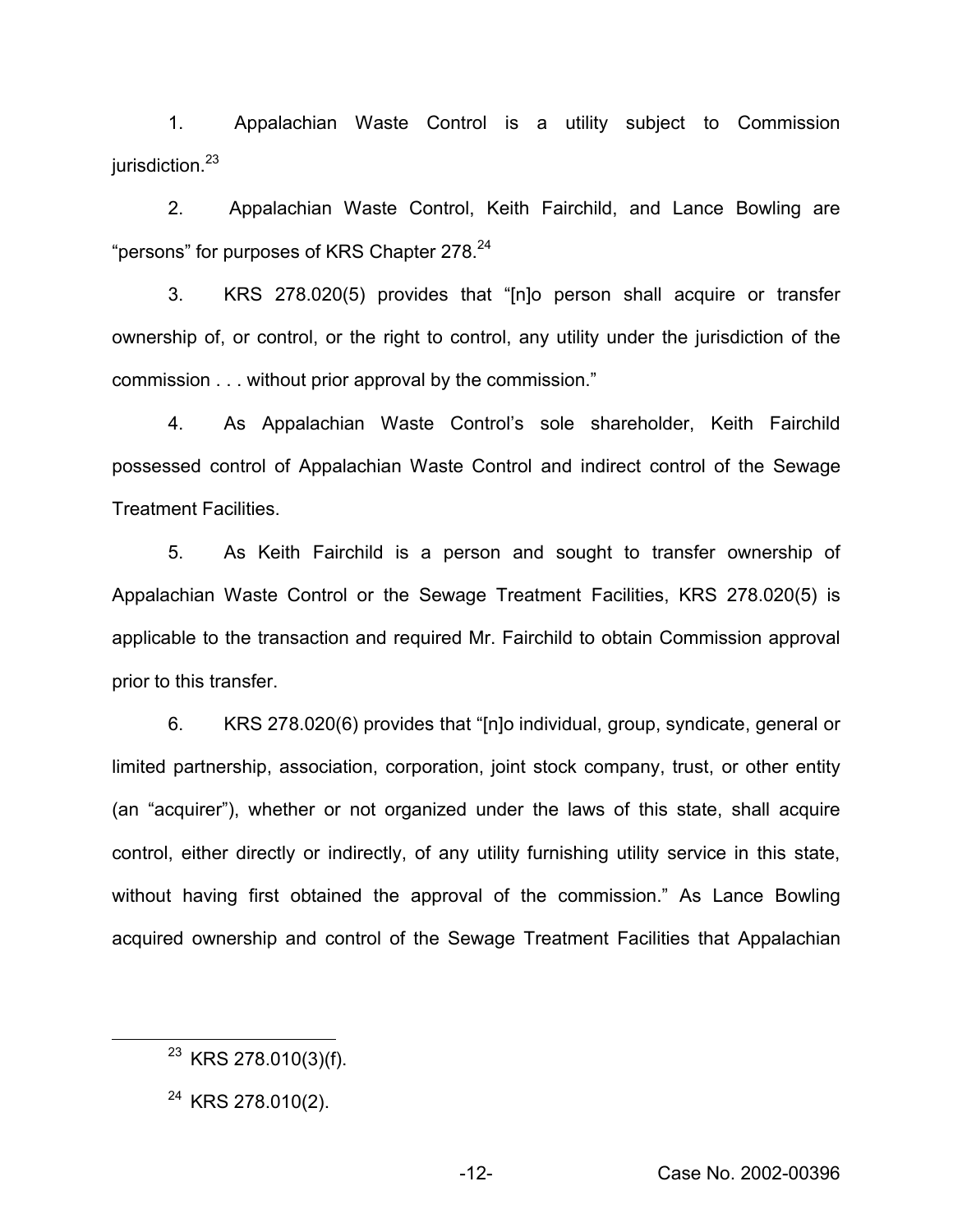Waste Control owned and controlled, this statute is applicable and required Commission approval of any transfer of the Sewage Treatment Facilities to Mr. Bowling.

7. As Keith Fairchild and Appalachian Waste Control transferred the Sewage Treatment Facilities to Lance Bowling without prior Commission approval, they violated KRS 278.020(5).

8. As Lance Bowling acquired ownership and control of the Sewage Treatment Facilities from Appalachian Waste Control without prior Commission approval, he violated KRS 278.020(5) and (6).

9. To the extent that Lance Bowling, on or about September 26, 2002, operated and managed the Sewage Treatment Facilities, he was a "utility" for purposes of KRS Chapter 278.<sup>25</sup>

10. Administrative Regulation 807 KAR 5:071, Section 7(1), requires sewage treatment to "be constructed, installed, maintained and operated in accordance with accepted good engineering practice to assure, as far as reasonably possible, continuity of service, uniformity in the quality of service furnished, and the safety of persons and property."

11. Each of the conditions set forth in Findings Paragraphs 27 through 31 constitutes a violation of Administrative Regulation 807 KAR 5:071, Section 7(1).

<sup>&</sup>lt;sup>25</sup> See KRS 278.010(3(f) ("'Utility' means any person except,  $\dots$  a city, who **owns, controls, operates, or manages** any facility used or to be used for or in connection with . . . The collection, transmission, or treatment of sewage for the public, for compensation, if the facility is a subdivision collection, transmission, or treatment facility plant that is affixed to real property and is located in a county containing a city of the first class or is a sewage collection, transmission, or treatment facility that is affixed to real property, that is located in any other county, and that is not subject to regulation by a metropolitan sewer district or any sanitation district created pursuant to KRS Chapter 220") (emphasis added).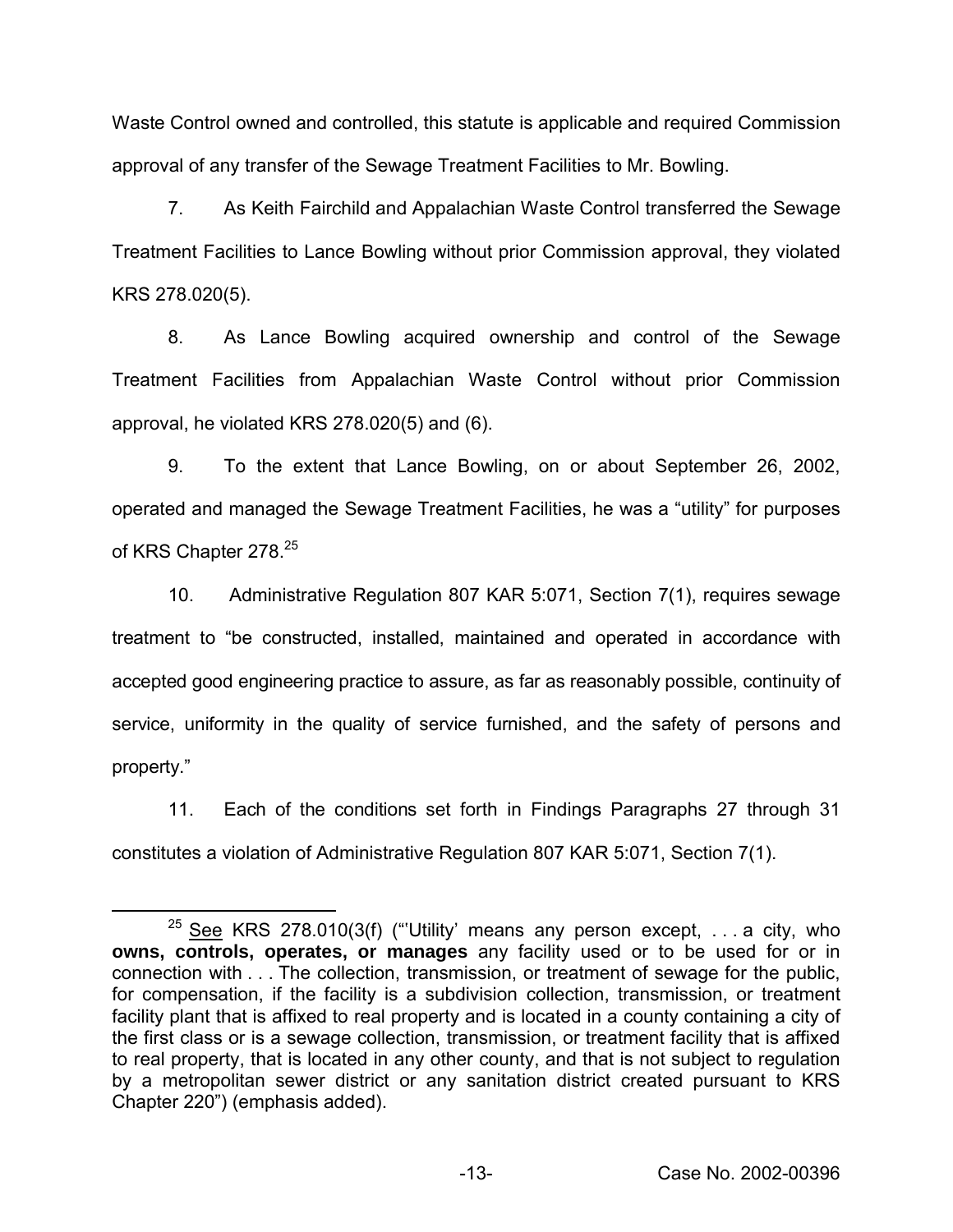12. Appalachian Waste Control failed to maintain and operate the Sewage Treatment Facilities in accordance with accepted good engineering practice and, for each condition set forth in Findings Paragraphs 27 through 31, violated Administrative Regulation 807 KAR 5:071, Section 7(1).

13. As manager and operator of the Sewage Treatment Facilities on or about September 26, 2002, Lance Bowling failed to maintain and operate the Sewage Treatment Facilities in accordance with accepted good engineering practice.

14. As the sole shareholder and person who indirectly controlled the Sewage Treatment Facilities, Keith Fairchild aided and abetted each of Appalachian Waste Control's failures to maintain and operate the Sewage Treatment Facilities in accordance with accepted good engineering practice.

IT IS THEREFORE ORDERED that:

1. The purported transfer of ownership and control of the Sewage Treatment Facilities from Appalachian Waste Control to Lance Bowling is void.

2. Within 60 days of the date of this Order, the Respondents shall take all actions necessary to correct the conditions noted in Findings Paragraphs 27 through 31 and to bring the Sewage Treatment Facilities into compliance with Administrative Regulation 807 KAR 5:071, Section 7(1).

3. Appalachian Waste Control is assessed a civil penalty of \$500 for its violation of KRS 278.020(5).

4. Keith Fairchild is assessed a civil penalty of \$500 for his violation of KRS 278.020(5).

5. Lance Bowling is assessed a civil penalty of \$500 for his violation of KRS 278.020(5) and (6).

-14- Case No. 2002-00396